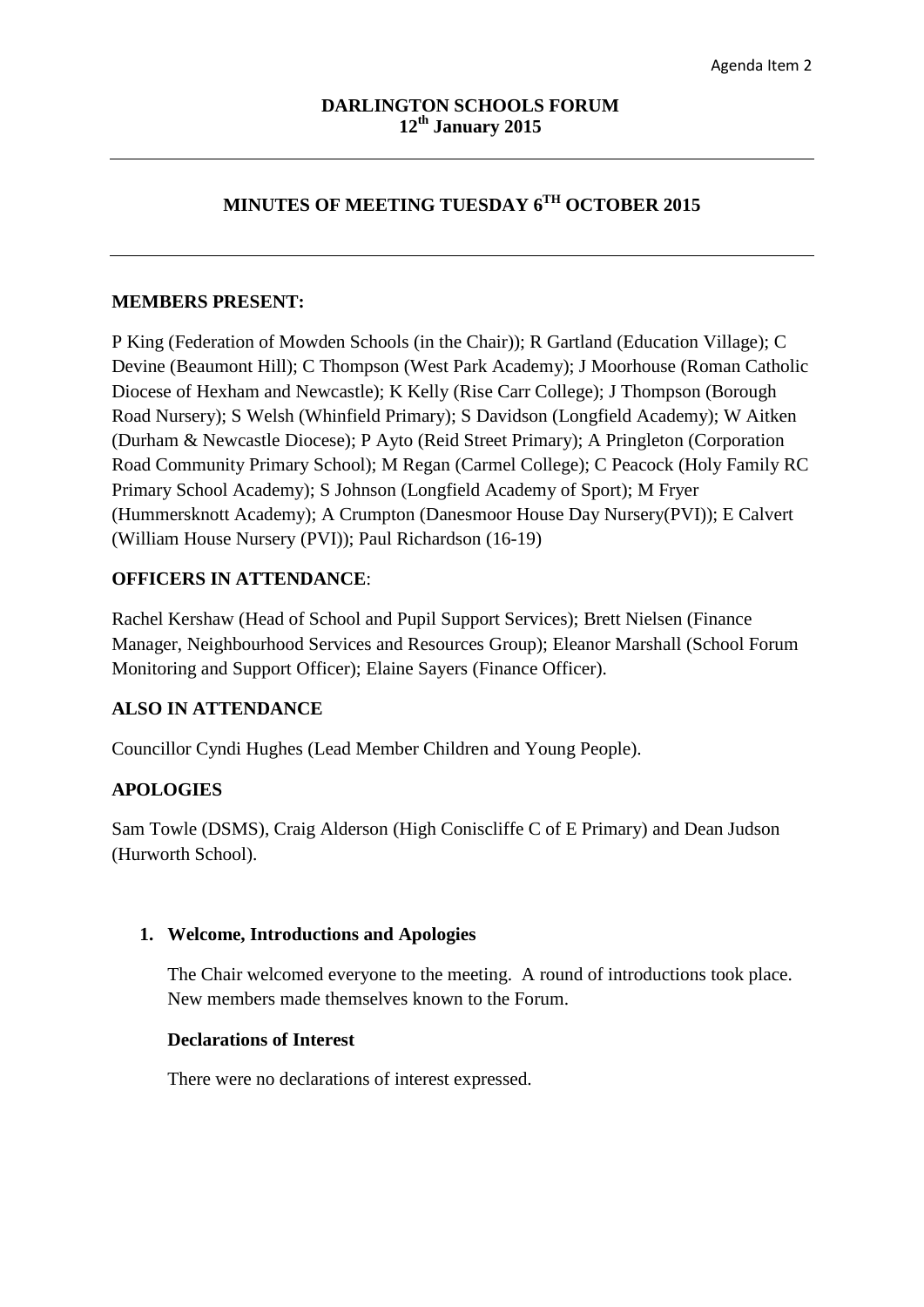### **2. Minutes of Previous Meeting and Matters Arising.**

The minutes (previously circulated) of the Schools Forum meeting held 19<sup>th</sup> May were agreed as a true record.

# **3. School Funding Formula 2016/17**

The Forum referred to a previously circulated report. The Finance Manager pointed out to the Forum that there have been limited changes to the guidance produced by the EFA in July for the funding formula in 2016/17. It was therefore suggested that the same formula factors be used in the 2016/17 formula as had been used in 2015/16. The figures presented were for the provisional formula submission in October, Forum will be presented with a update in January which will provide the actual school budgets for 2016/17. This may require a revisit of the unit values in order to provide a balanced budget.

The Forum agreed to use the same factors in the 2016/17 formula as used in the current (15/16) formula.

# **4. Budget Setting 2016/17**

The Forum referred to a previously circulated paper. The Finance Manager talked Forum through the contents of the paper and explained that the budget will be subject to change once the DSG allocations have been confirmed by the EFA in December. At this stage the budget will be updated to reflect budget need in 16/17 and the actual school funding formula. The Forum will be further updated in January when a revised budget position will be put forward for approval.

The Forum noted the content of the report.

# **5. Budget Update 2015/16**

The Forum referred to a previously circulated paper, the details of which confirmed the current position of the 2015/16 Dedicated School Grant. It was pointed out that only one term's census details were known so far, therefore, a number of projections included were estimated year-end figures. A further update will be provided at the January meeting.

The Forum noted the content of the report.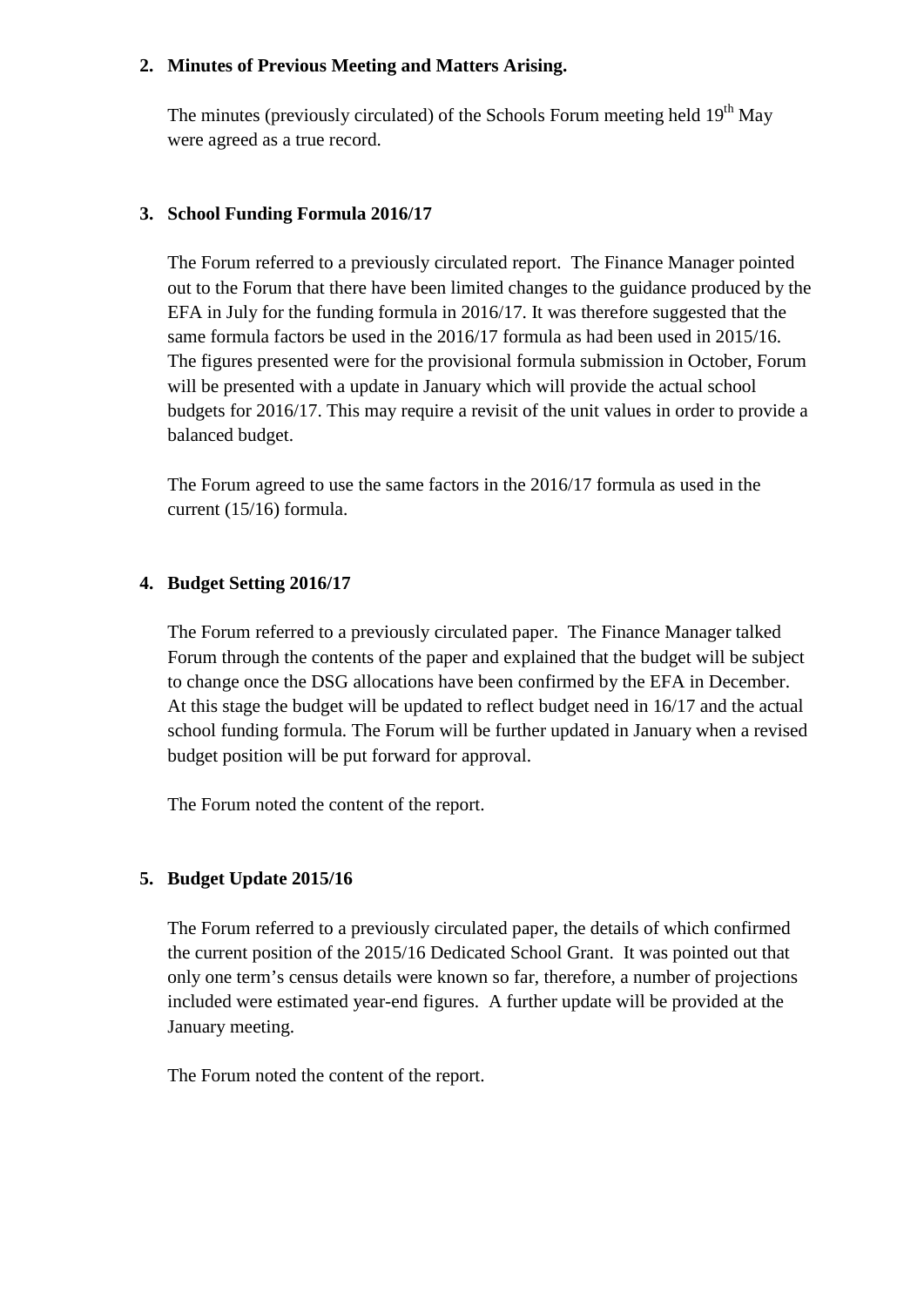### **6. DfE Research on Funding for Young People with Special Educational Needs**

The Forum referred to a previously circulated report. The report contained the findings of a representative group of 13 local education systems who had undertaken research on behalf of the DfE. The point of the research was to review SEN funding arrangements and practices to inform potential future reforms of SEN funding.

It was noted that the £10,000 per place funding arrangement ensures stability, consistency and fairness for schools with resource bases. Top up funding provides flexibility however because this is based on historic high needs spend data, the top-up may not actually match levels of need. Also schools' view is that the system for allocating SEN funding generally is poor and it is also unclear how the current system contributes to improvement outcomes.

The issues facing Darlington are common to the Local Authorities surveyed. The report sent to the DfE contained key recommendations and 17 proposals were put forward.

The key recommendation is for the DfE to remove the allocation of high needs based upon historic levels, and move to a formulaic approach, however this needs modelling. Because the use of notional SEN budgets vary considerably it is also proposed that the 'core' notional budget element is removed, but there should be clearer guidance and criteria/expectations of what all schools should provide for SEN Support prior to the need to move to high needs funding to meet children/young people's needs.

The Forum will be updated once a response has been received from the DfE.

# **7. School Forum Officer – Work Update**

The Forum referred to a previously circulated report. The School Forum Officer talked Forum through the contents of the report, explaining and expanding on the work being undertaken reviewing the High Needs services, Commissioning activity and SEN Policy and the upcoming ASD Strategy review.

The School Forum Officer explained that the focus for Autumn term was the start of the new resource base process which includes monitoring and the implementation of the resource base panels to approve place requests and receive monitoring reports. Budget meetings will also be held to feed into the review of 2016/17 budget setting. The Officer answered questions and asked that the Forum note the progress on the review of services and next steps as set out in the paper.